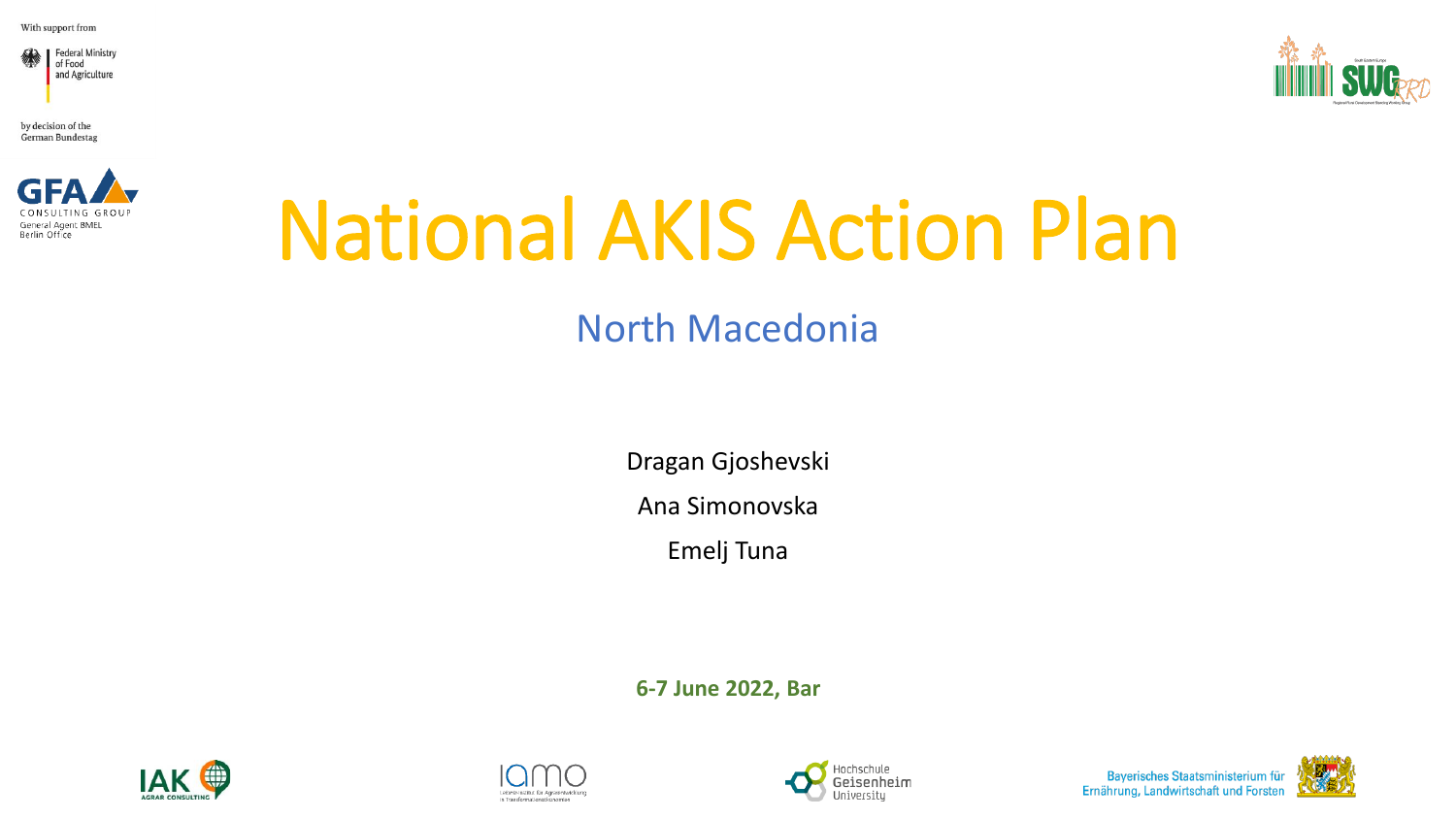

## Strategic Objective 1: Strengthen the capacities of AKIS actors





### Specified objective 1:

Enhance human capacities of advisory services (the existing public and new private)

### Required Action 1.1:

1. Introduce a life-long learning programme for advisors advisors **Impact Feasibility**

### Deliverables:

- Accredited life-long learning programme for advisors
- Organised recurrent trainings for advisors on yearly basis

Resources needed: MAFWE, Donors, EU funds

Timeline: 2023-2025



1. Establish Educational Centre for certifying

### **<sup>7</sup> <sup>7</sup>** Deliverables:

Accredited programme for advisors with different modules

- Classroom(s) equipped
- **Established management structure**
- Trained teaching staff
- Developed business model
- Developed regional network of relevant Educational Centres









**Impact Feasibility**

**7 6**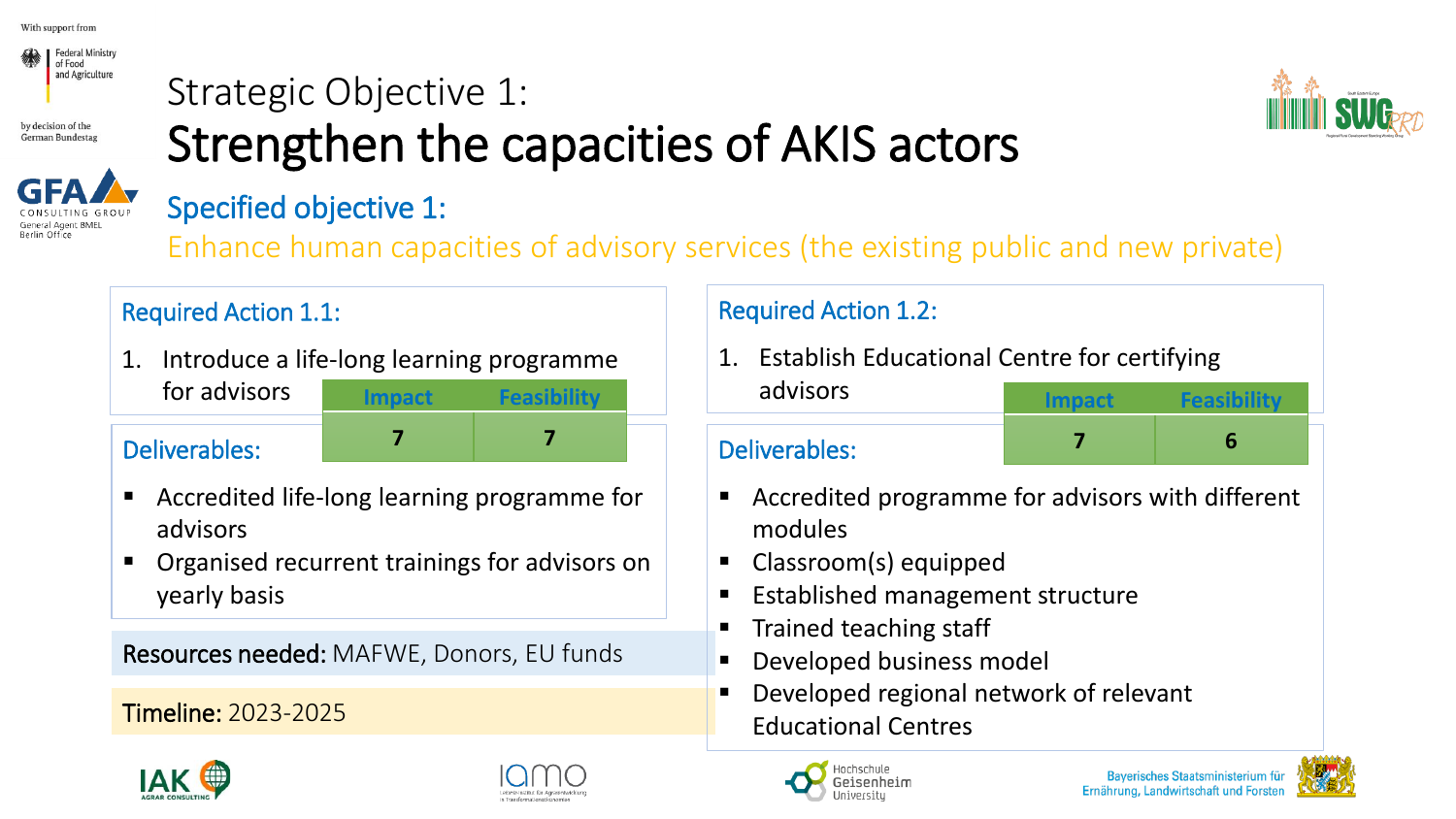

Berlin Office

## Strategic Objective 1: Strengthen the capacities of AKIS actors



### Specified objective 2:

Enhance human capacities of public institutions in supporting RITT

### Required Action 2.1:

1. Continuous training for public administration

### Milestones :

- Training needs assessment of public administration to support AKIS functioning
- Allocation of financial resources to support participation on training, study visits etc. of the public administration

### Deliverables:

■ Trained staff to support AKIS functioning

**Resources needed:** MAFWE, Donors, EU funds

### **Timeline:** 2023-2025











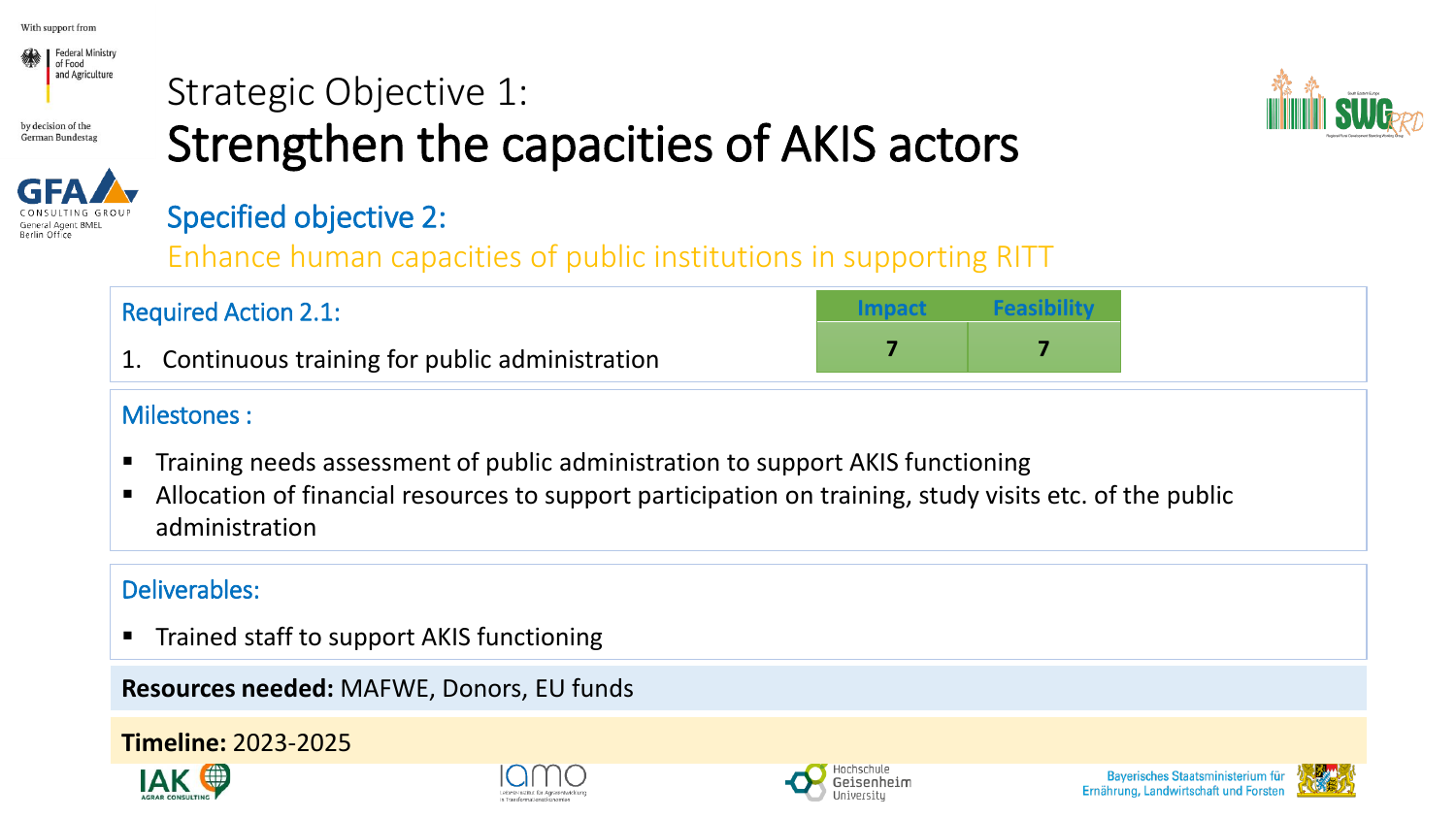



## Strategic Objective 1: Strengthen the capacities of AKIS actors



### Specified objective 3:

Enhance human capacities employed in the research and education sector

| <b>Required Action 3.1:</b>    |  |
|--------------------------------|--|
| Enhance research and education |  |

### Milestones (some):

- **E** Increase evidence-based research
- Increase industry real problem solving research
- Motivate collaboration research-industry

### Deliverables:

- Published contemporary research papers in well-recognised journals and other relevant publications
- Developed new technologies and innovative products

Resources needed: MON, MAFWE, Donors, EU funds

Timeline: 2023-2025









Participation on scientific conferences, forums etc.



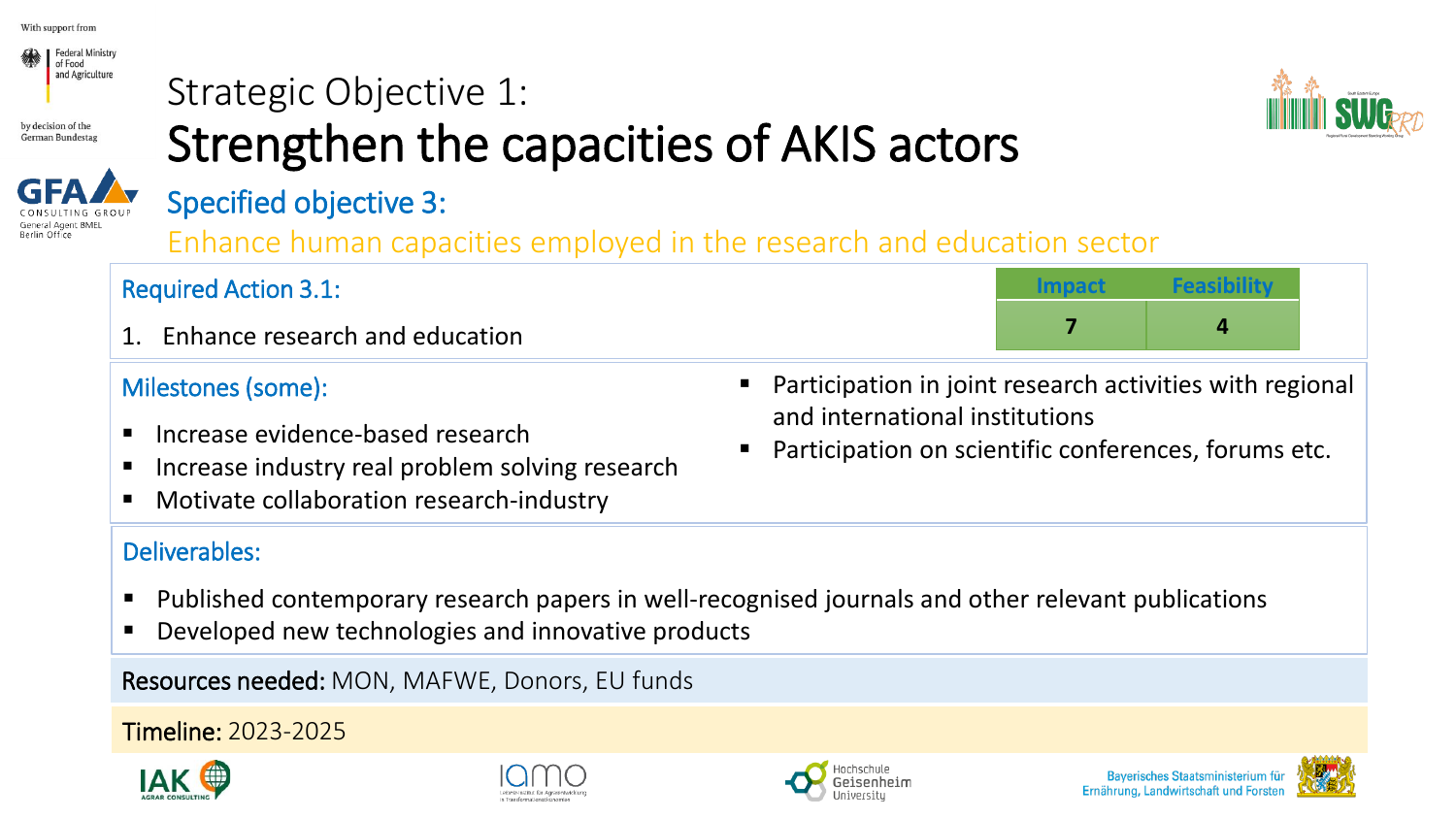



## Strategic Objective 1: Strengthen the capacities of AKIS actors



## Specified objective 4:

Introduce reforms in the agri-food education with focus on RITT development

| <b>Required Action 4.1:</b>                                          |  |
|----------------------------------------------------------------------|--|
| 1. Study programmes to support innovations in the agri-food industry |  |
|                                                                      |  |

### Milestones :

- Adopt the Smart Specialisation Strategy
- Form advisory board to support the processes
- of study programmes (re)accreditation
- Deliverables:
- Revision of the existing study programmes
- Increase mobility of students and academic staff
- Practical education for students at the industry and on experimental fields

■ Competitive, but not competing, studies in the agri-food sciences with a focus on innovations

**Resources needed:** MON, MAFWE, Donors, EU funds

### **Timeline:** 2023-2025









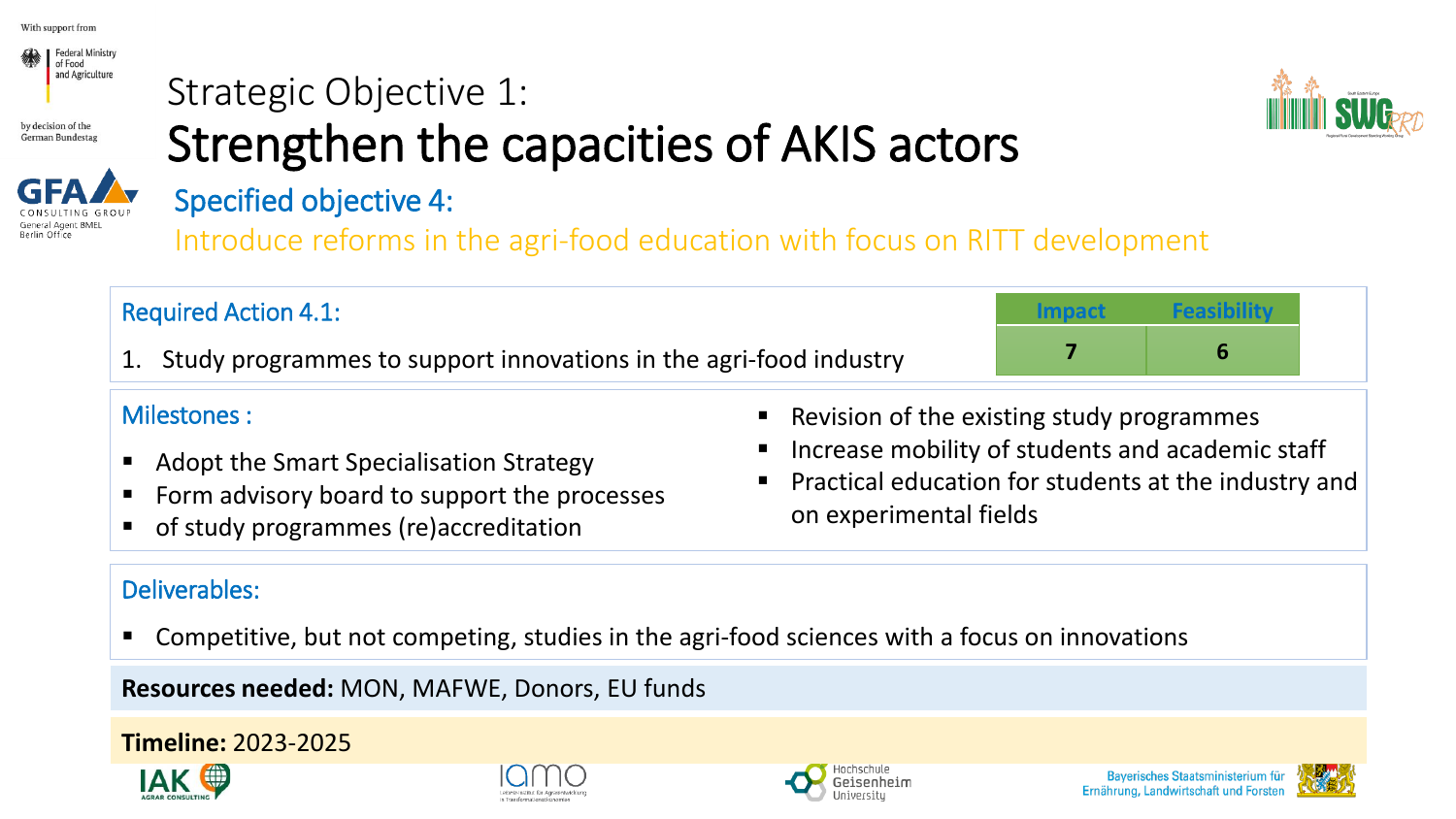





## Specified objective 5:

Strategic Objective 1:

Strengthen RITT capacities of research and education institutions

Strengthen the capacities of AKIS actors

### Required Action 5.1:

1. Modernise demonstration farms

### Milestones (some):

**Impact Feasibility**

- Design measures to support modernisation
- Develop a business plan

### Deliverables:

■ Modern demonstration farms

### Required Action 5.2:

1. Modernise education facilities

### **7 6** Milestones (some):

- **Impact** Feasibili **7 6**
- Equip research and education institutions with high-tech classrooms and laboratories
- **Distance learning tools**

### Deliverables:

Modern teaching and research facilities

**Resources needed: MON,** MAFWE, FITR, Donors, EU funds

**Timeline:** 2023-2025







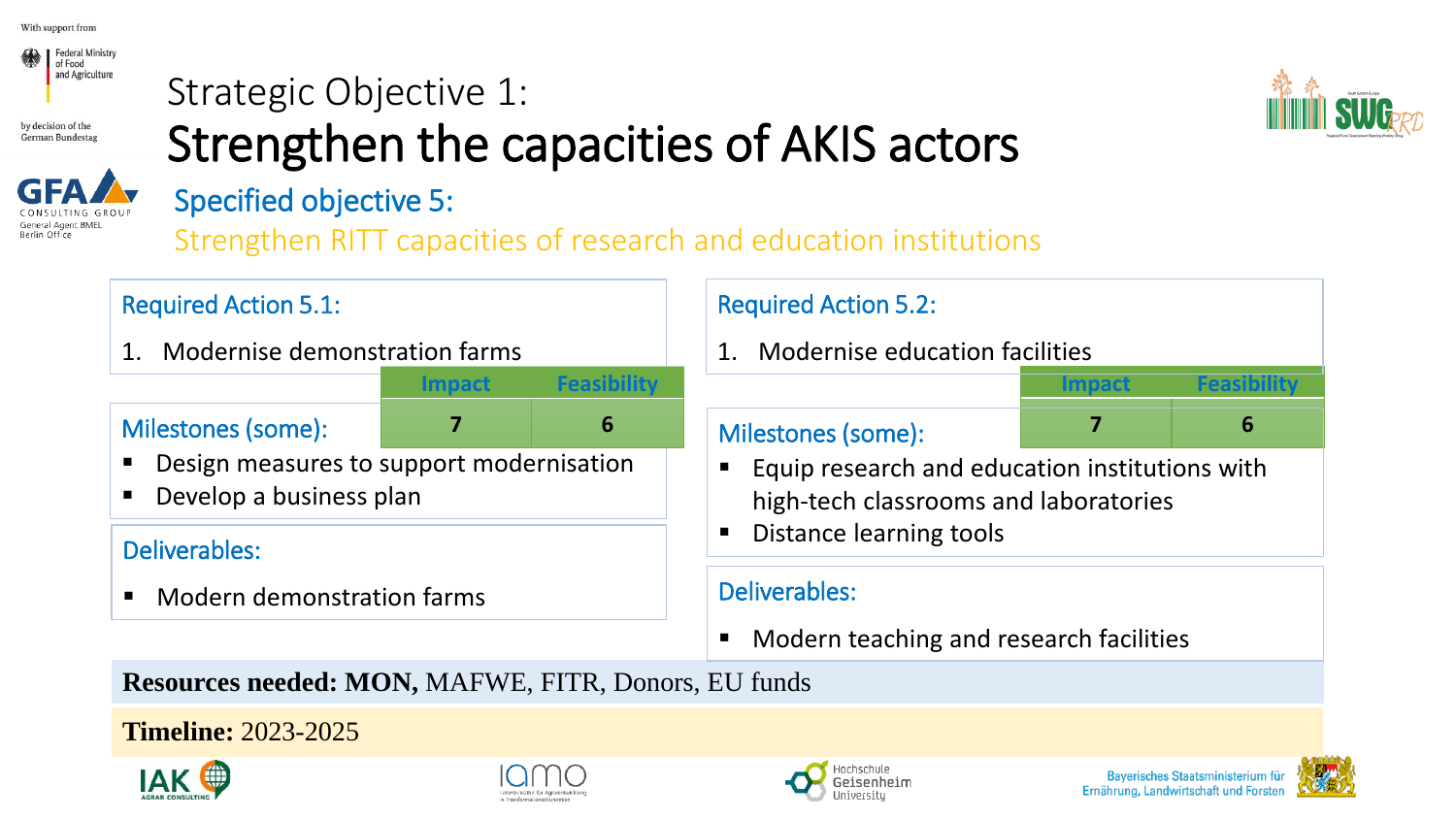

## Strategic Objective 1: Strengthen the capacities of AKIS actors





# Specified objective 6:

Strengthen RITT capacities of farming based organisations in their mediation role





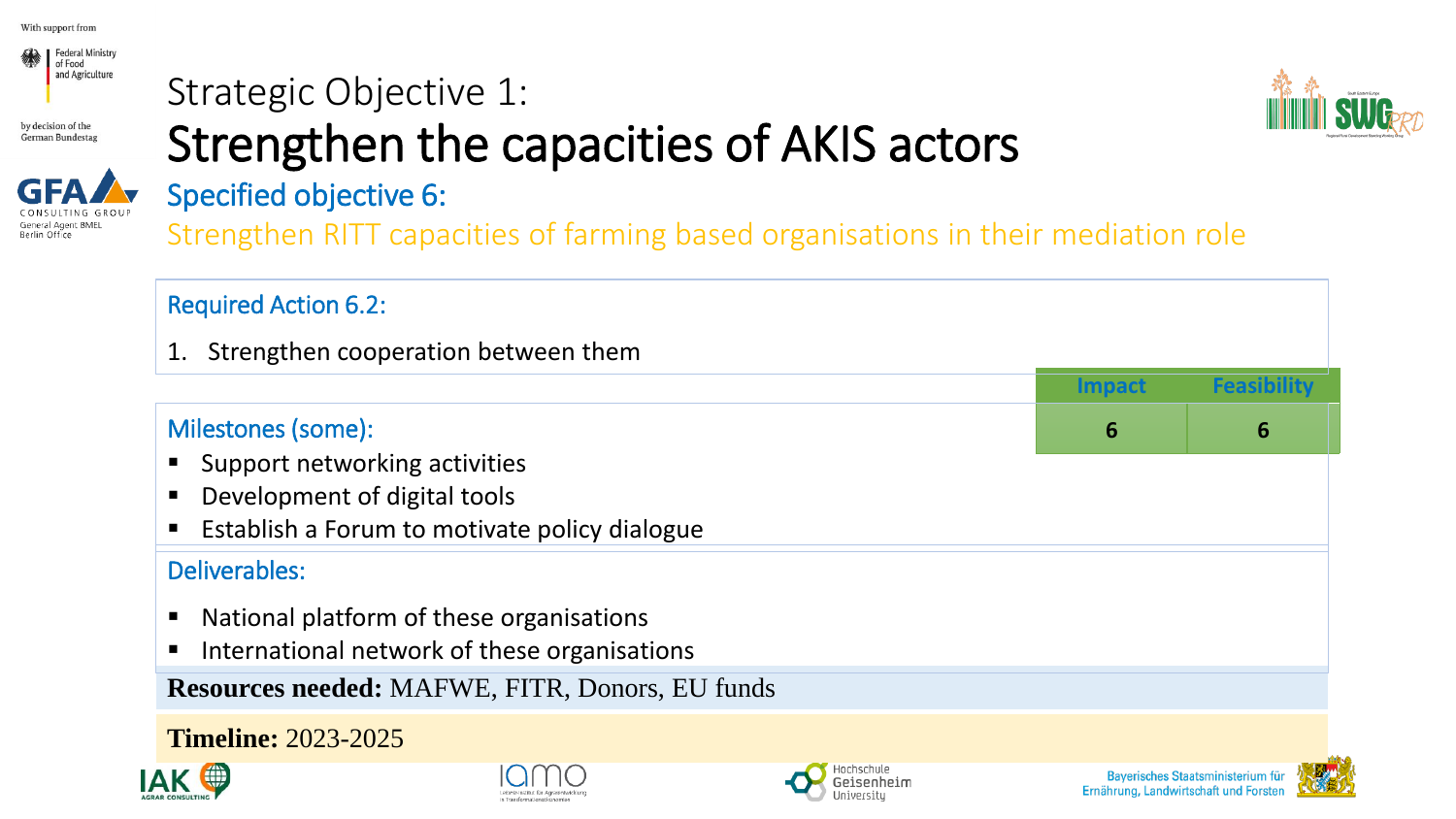

## Strategic Objective 2: Introduce new structures in the AKIS



## Specified objective 7:

Establish private advisory service

### Required Action 7.1:

1. Establish appropriate legislation for advisory services **Impact Feasibility**

### Milestones (some):

- **7 7**
- Preparation of law and by-laws for advisory services
- Set clear regulation to distinguish between private and national advisory service etc.

### Deliverables:

■ Adopted law and by-laws for advisory services





### Required Action 7.2:

Set supporting infrastructure for advisory service

### Milestones (some):

**Impact Feasibility 7 7**

- **Establish management committee**
- Prepare financing models, contracts and biding documents, databases of advisors etc.
- Introduce monitoring models and instruments

### Deliverables:

**Functional advisory services** 

### **Timeline:** 2022-2023 **Resources needed:** MAFWE, Donors, EU funds



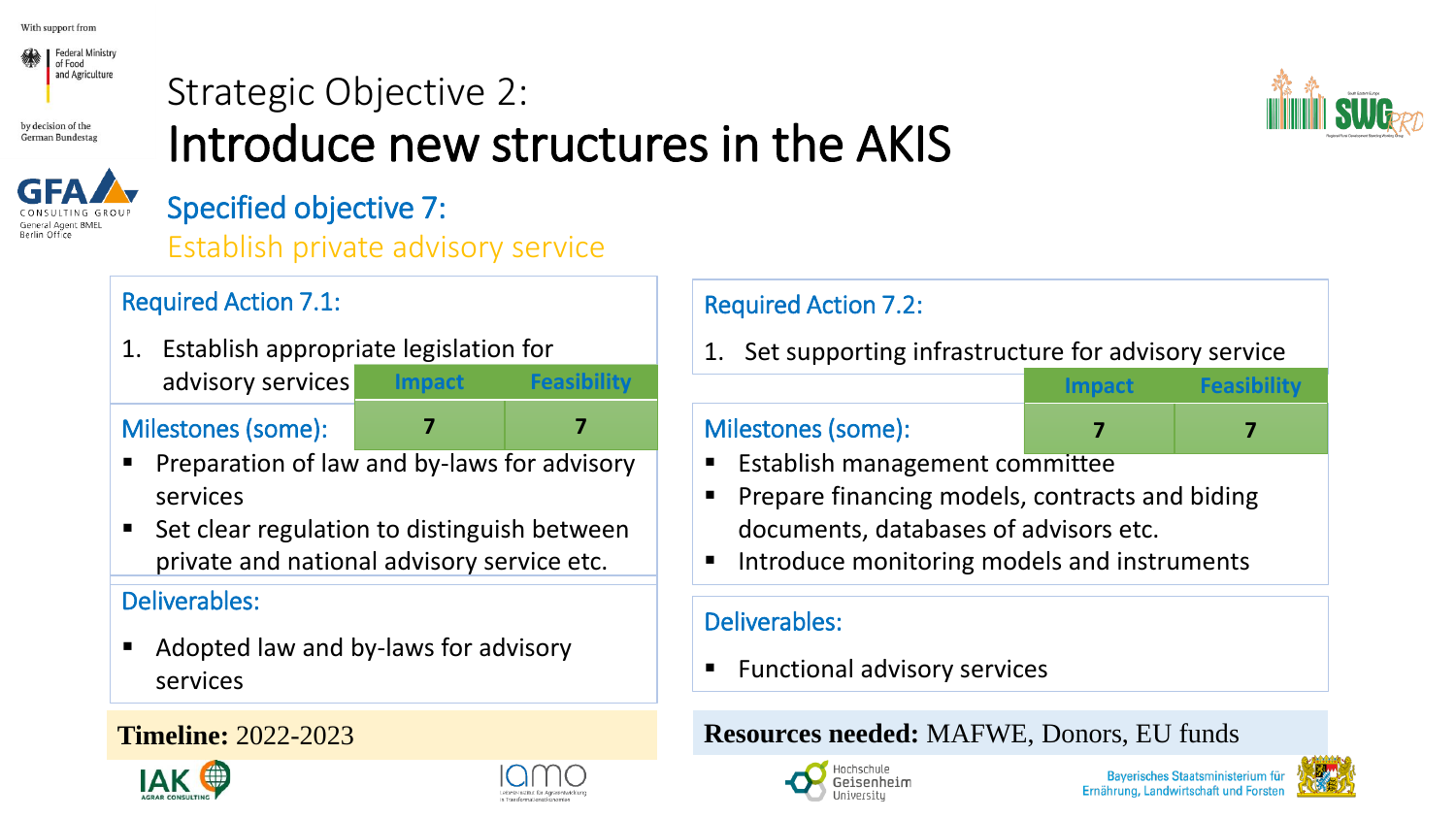

#### Strategic Objective 2: by decision of the Introduce new structures in the AKIS German Bundestag





### Specified objective 8:

Establish other institutions/ organisations to support RITT in the agri-food sector

| <b>Required Action 8.1:</b>                                                                                                                                               | <b>Required Action 8.2:</b>                                                                                                                                                                                                           |                                                          |                      |               |             |
|---------------------------------------------------------------------------------------------------------------------------------------------------------------------------|---------------------------------------------------------------------------------------------------------------------------------------------------------------------------------------------------------------------------------------|----------------------------------------------------------|----------------------|---------------|-------------|
| Establish business incubators<br>1.                                                                                                                                       |                                                                                                                                                                                                                                       | Establish Innovation Centres in agri-food industry<br>1. |                      |               |             |
|                                                                                                                                                                           | Impact                                                                                                                                                                                                                                | <b>Feasibility</b>                                       |                      | <b>Impact</b> | Feasibility |
| <b>Deliverables:</b>                                                                                                                                                      | 6                                                                                                                                                                                                                                     | 5                                                        | Deliverables:        | 6             | 5           |
| food sector                                                                                                                                                               | <b>Operational Agriculture Innovation Centre</b><br><b>Operational business incubators</b><br><b>Operational Demonstration centres</b><br>Improved innovation capacities in the agri-<br>Improved innovation capacities in the sector |                                                          |                      |               |             |
| <b>Timeline: 2024-2026</b><br><b>Timeline: 2025-2027</b>                                                                                                                  |                                                                                                                                                                                                                                       |                                                          |                      |               |             |
| <b>Required Action 8.3:</b>                                                                                                                                               |                                                                                                                                                                                                                                       |                                                          | <b>Deliverables:</b> |               |             |
| <b>Operational Centres of Excellence</b><br>Establish Centres of Excellence in agri-food industry<br>1.<br>$\blacksquare$<br>Improved innovation capacities in the sector |                                                                                                                                                                                                                                       |                                                          |                      |               |             |
| <b>Resources needed: MAFWE, MoE, MON, FITR, Donors, EU funds</b>                                                                                                          |                                                                                                                                                                                                                                       |                                                          |                      |               |             |







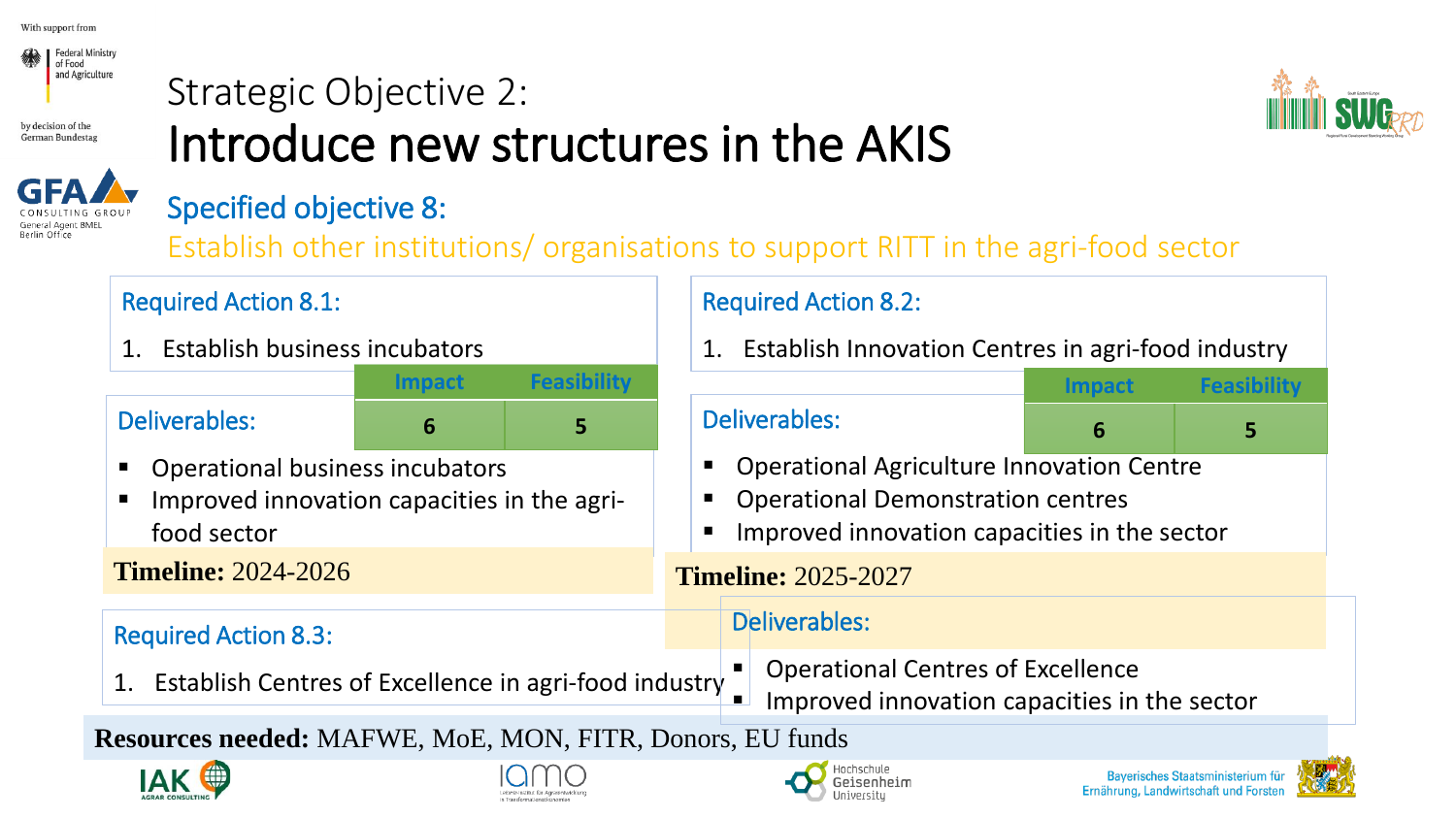

## Strategic Objective 3: Create functional relationships between AKIS actors





## **Specified objective 9:** Coordination of AKIS

| <b>Required Action 9.1:</b>                                                                                              | Feasibility<br>Impact                                                                                                                                                                            |
|--------------------------------------------------------------------------------------------------------------------------|--------------------------------------------------------------------------------------------------------------------------------------------------------------------------------------------------|
| 1. Establish a Coordination Body of AKIS                                                                                 | 7<br>6                                                                                                                                                                                           |
| Milestones :<br>■ Facilitate networking for coordination, cooperation<br>and exchanges between various AKIS institutions | Develop technical guidelines for operation of the<br><b>Coordination Body</b><br>Build capacities of innovation brokers<br>Inter-sectorial coordination between different<br>public institutions |
| Deliverables:                                                                                                            |                                                                                                                                                                                                  |
| • Coordination Body established<br><b>Functional AKIS</b>                                                                |                                                                                                                                                                                                  |
| Resources needed: MAFWE, Donors, EU funds                                                                                |                                                                                                                                                                                                  |
| <b>Timeline: 2023-2025</b>                                                                                               |                                                                                                                                                                                                  |







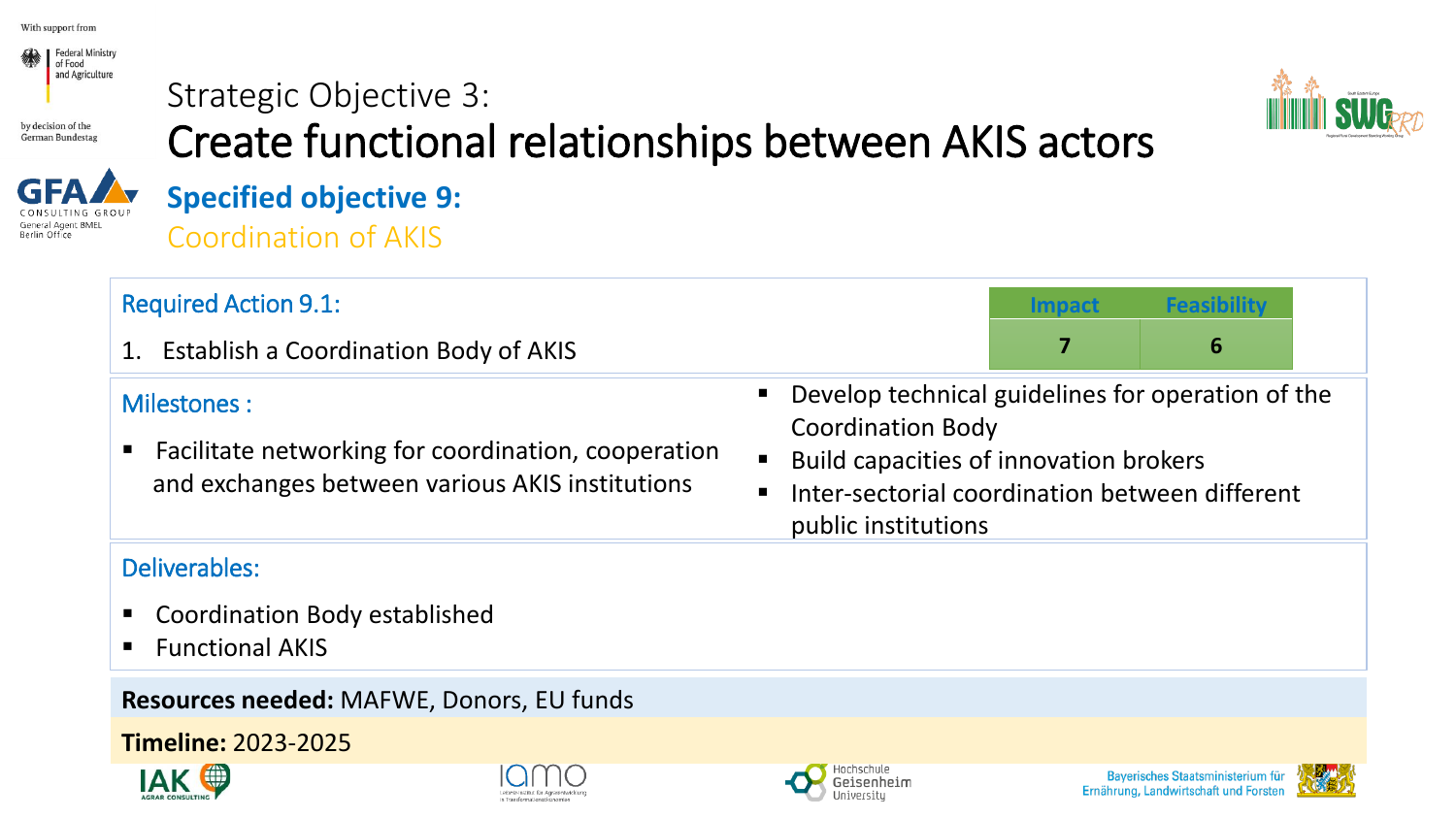

## Strategic Objective 3: Create functional relationships between AKIS actors



### **Specified objective 10:**

### Encourage farmers-led interactive innovation

### Required Action 10.1:

1. Establish groups of farmers for a farmer-led interactive innovation

## **Impact 7 5**

### Milestones :

- Increase awareness among farmers on the importance to exchange knowledge and co-innovate
- Introduce benchmarking for farm performance
- Introduce field labs
- Introduce monitor farms
- Introduce levy boards etc
- Develop thematic programmes on social

### Deliverables:

Improved on-farm innovation, farming practices and performances

**Resources needed:** MAFWE, Donors, EU funds











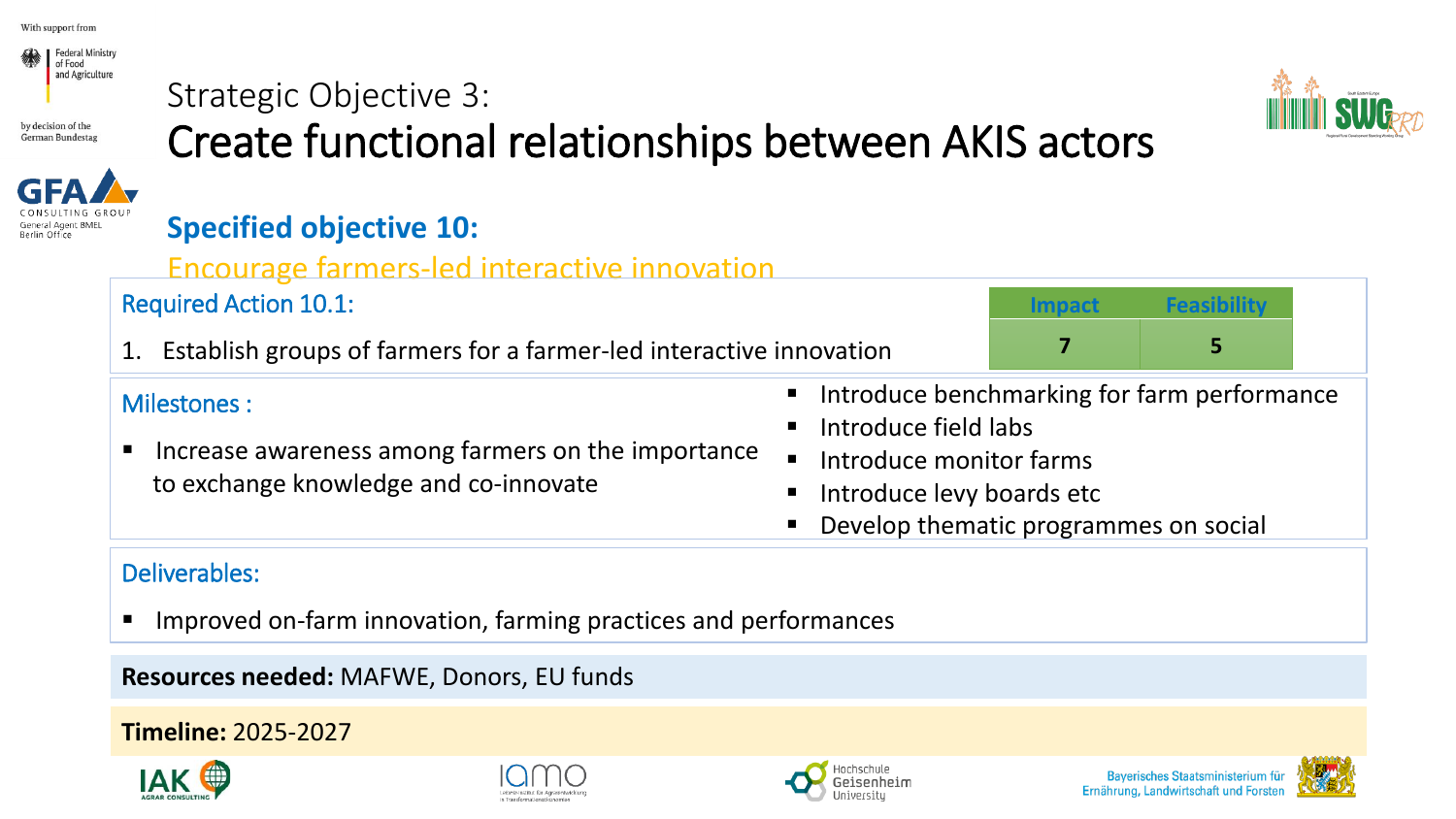



### **Prioritisation of the required actions from the AKIS Action Plan**



| Rank                    | <b>Required action</b>                                                               | Deadline  | Impact*        | Feasibility** |
|-------------------------|--------------------------------------------------------------------------------------|-----------|----------------|---------------|
| 1                       | 7.1. Establish appropriate legislation for advisory services                         | 2022-2023 | $\tau$         | 7             |
| 1                       | 7.2. Set supporting infrastructure for operation of the private<br>advisory services | 2022-2023 | 7              | 7             |
|                         | 1.1. Introduce a life-long learning programme for advisors                           | 2023-2025 | 7              | 7             |
| $\mathbf{1}$            | 3.1. Continuous training for public administration                                   | 2023-2025 | 7              | 7             |
| $\overline{2}$          | 1.2. Establish Educational Centre for certifying advisors                            | 2023-2025 | 7              | 6             |
| $\overline{2}$          | 9.1. Establish a Coordination Body of AKIS                                           | 2022-2023 | 7              | 6             |
| $\overline{2}$          | 4.1. Study programmes to support innovations in the agri-food<br>industry            | 2023-2025 | 7              | 6             |
| $\overline{2}$          | 5.2. Modernise education facilities                                                  | 2023-2025 | 7              | 6             |
| 3                       | 5.1. Modernise demonstration farms                                                   | 2025-2027 | 7              | 5             |
| 3                       | 10.1. Establish groups of farmers for a farmer-led interactive<br>innovation         | 2025-2027 | 7              | 5             |
| $\overline{\mathbf{4}}$ | 2.1. Enhance research and education                                                  | 2023-2025 | $\overline{7}$ | 4             |
| 5                       | 6.1. Modernise farmer based organisations                                            | 2023-2025 | 6              | 6             |
| 5                       | 6.2. Strengthen cooperation between different farmer based<br>organisations          | 2023-2025 | 6              | 6             |
| 6                       | 8.1. Establish business incubators                                                   | 2024-2026 | 6              | 5             |
| 6                       | 8.2. Establish Innovation Centres in agri-food industry                              | 2025-2027 | 6              | 5             |
| 7                       | 8.3. Establish Centres of Excellence in agri-food industry                           | 2025-2027 | 5              | 4             |